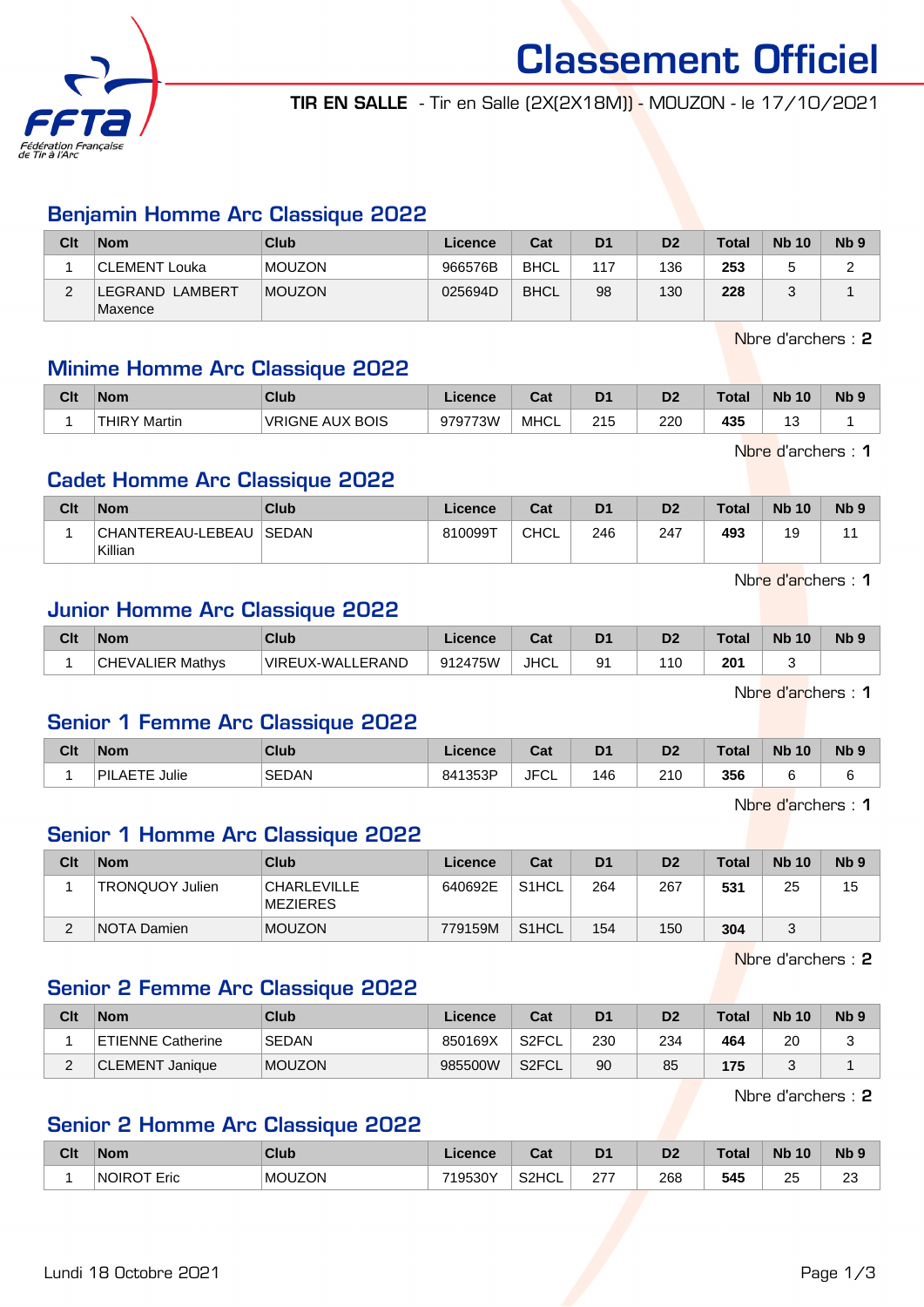

Classement Officiel

TIR EN SALLE - Tir en Salle (2X(2X18M)) - MOUZON - le 17/10/2021

# Senior 2 Homme Arc Classique 2022 (Suite)

| Clt | <b>Nom</b>               | Club             | Licence | Cat                | D <sub>1</sub> | D <sub>2</sub> | <b>Total</b> | <b>Nb 10</b> | Nb <sub>9</sub> |
|-----|--------------------------|------------------|---------|--------------------|----------------|----------------|--------------|--------------|-----------------|
| ◠   | <b>CHEVALIER Thierry</b> | VIREUX-WALLERAND | 890855W | S <sub>2</sub> HCL | 262            | 250            | 512          | 19           | 17              |
| 3   | <b>MICHEL Christophe</b> | <b>MOUZON</b>    | 976797L | S <sub>2</sub> HCL | 254            | 250            | 504          |              | 12              |
| 4   | <b>VALERY Roland</b>     | <b>MOUZON</b>    | 719533B | S <sub>2</sub> HCL | 248            | 253            | 501          | 18           | 10              |
| 5   | <b>PILAETE Jean Paul</b> | <b>SEDAN</b>     | 315100A | S <sub>2</sub> HCL | 200            | 201            | 401          |              | 3               |

Nbre d'archers : 5

# Senior 3 Homme Arc Classique 2022

| Clt | <b>Nom</b>         | Club                   | Licence | Cat   | D <sub>1</sub> | D <sub>2</sub> | $\tau$ otal | <b>Nb 10</b> | N <sub>b</sub> <sub>9</sub> |
|-----|--------------------|------------------------|---------|-------|----------------|----------------|-------------|--------------|-----------------------------|
|     | DEJONCHEERE Gerald | <b>VRIGNE AUX BOIS</b> | 677255X | S3HCL | 244            | 244            | 488         | J            |                             |
| ⌒   | DAVY Michel        | <b>MOUZON</b>          | 869188V | S3HCL | 209            | 191            | 400         | J            |                             |

Nbre d'archers : 2

## Junior Homme Arc à Poulies 2022

| Clt | <b>Nom</b>         | <b>Club</b>                           | Licence | Cat         | D <sub>1</sub> | D <sub>2</sub> | <b>Total</b> | <b>Nb 10</b> | Nb <sub>5</sub> |
|-----|--------------------|---------------------------------------|---------|-------------|----------------|----------------|--------------|--------------|-----------------|
|     | <b>CRAPET Noah</b> | <b>CHARLEVILLE</b><br><b>MEZIERES</b> | 911891L | <b>JHCO</b> | 260            | 253            | 513          | $\sim$<br>ບປ |                 |

Nbre d'archers : 1

### Senior 1 Homme Arc a Poulies 2022

| Clt | <b>Nom</b>      | Club          | Licence | Cat                | D <sub>1</sub> | D <sub>2</sub> | <b>Total</b> | <b>Nb 10</b> | Nb <sub>9</sub> |
|-----|-----------------|---------------|---------|--------------------|----------------|----------------|--------------|--------------|-----------------|
|     | MARTINAC Jordan | <b>MOUZON</b> | 631086N | S <sub>1</sub> HCO | 285            | 289            | 574          | 23           | 36              |
|     | ROBINET Yohann  | <b>MOUZON</b> | 006627D | S <sub>1</sub> HCO | 283            | 267            | 550          | 31           | 24              |
|     | NOTA Damien     | <b>MOUZON</b> | 779159M | S <sub>1</sub> HCO | 267            | 277            | 544          | 39           | 14              |

Nbre d'archers : 3

# Senior 2 Homme Arc à Poulies 2022

| Clt | <b>Nom</b>           | Club                    | Licence | Cat                | D <sub>1</sub> | D2  | <b>Total</b> | <b>Nb 10</b> | N <sub>b</sub> <sub>9</sub> |
|-----|----------------------|-------------------------|---------|--------------------|----------------|-----|--------------|--------------|-----------------------------|
|     | <b>GOSSET Jerome</b> | CHARLEVILLE<br>MEZIERES | 899284H | S <sub>2</sub> HCO | 278            | 280 | 558          | 34           | nn<br>∠∠                    |

Nbre d'archers : 1

### Senior 3 Homme Arc à Poulies 2022

| Clt | <b>Nom</b>          | Club                                  | Licence | Cat   | D <sub>1</sub> | D <sub>2</sub> | Total | <b>Nb 10</b> | N <sub>b</sub> <sub>9</sub> |
|-----|---------------------|---------------------------------------|---------|-------|----------------|----------------|-------|--------------|-----------------------------|
|     | <b>FISSERS Josy</b> | <b>CHARLEVILLE</b><br><b>MEZIERES</b> | 9999999 | S3HCO | 268            | 270            | 538   | 44           | ັ                           |

Nbre d'archers : 1

# Adultes Femme Bare Bow 2022

| Clt | <b>Nom</b>                            | <b>Club</b> | Licence | ่ ี่ ี่ ่า ่<br>uai | D <sub>1</sub> | D2         | <b>Total</b>         | <b>Nb</b><br>10 | <b>N<sub>b</sub></b> |
|-----|---------------------------------------|-------------|---------|---------------------|----------------|------------|----------------------|-----------------|----------------------|
|     | <b>Isabelle</b><br>ANDRE <sup>-</sup> | RETHEL      | 872965A | S <sub>2</sub> FBB  | 242<br>ے ا     | רממ<br>∠∠∠ | 434<br>$\sim$ $\sim$ |                 |                      |